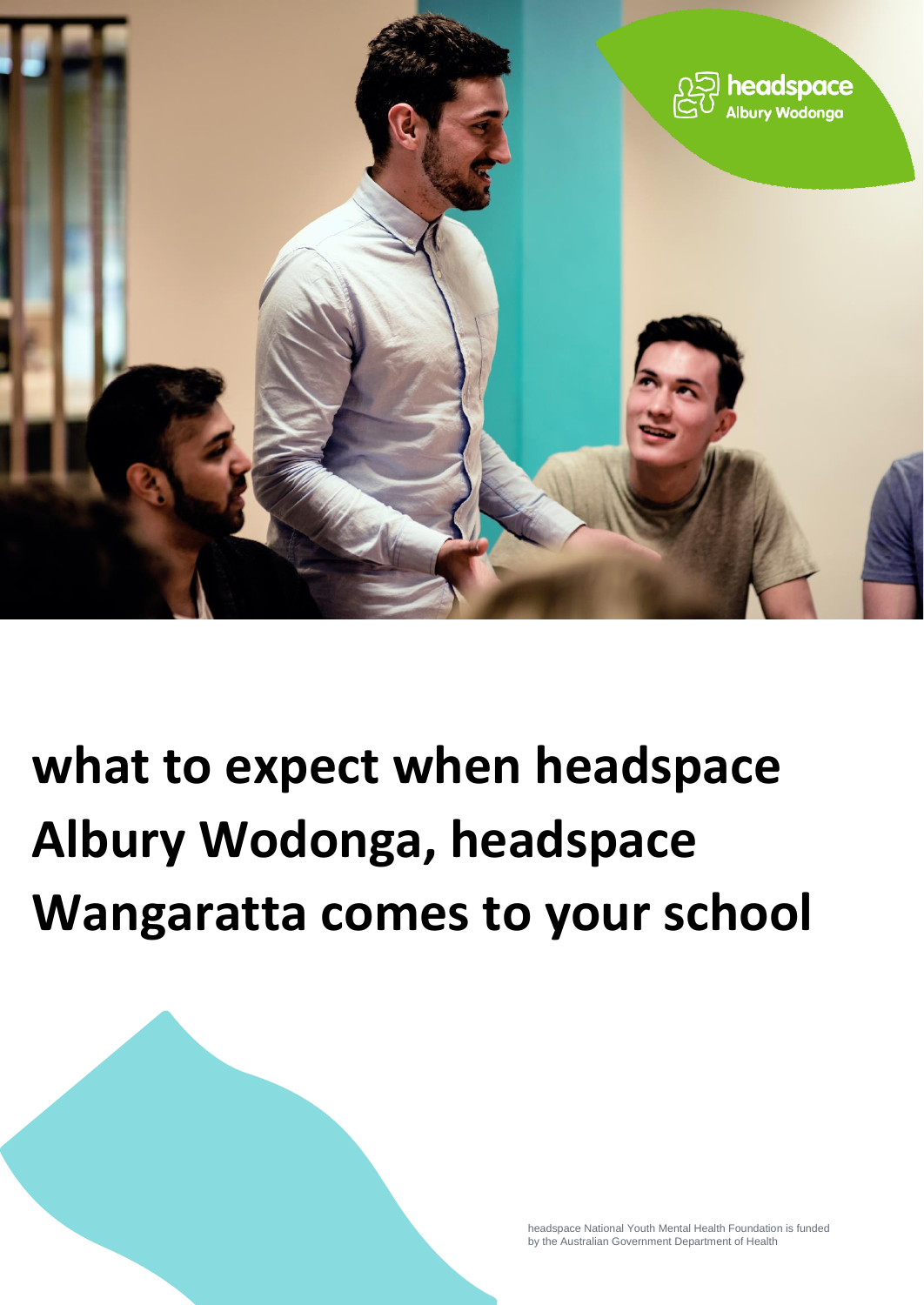## contents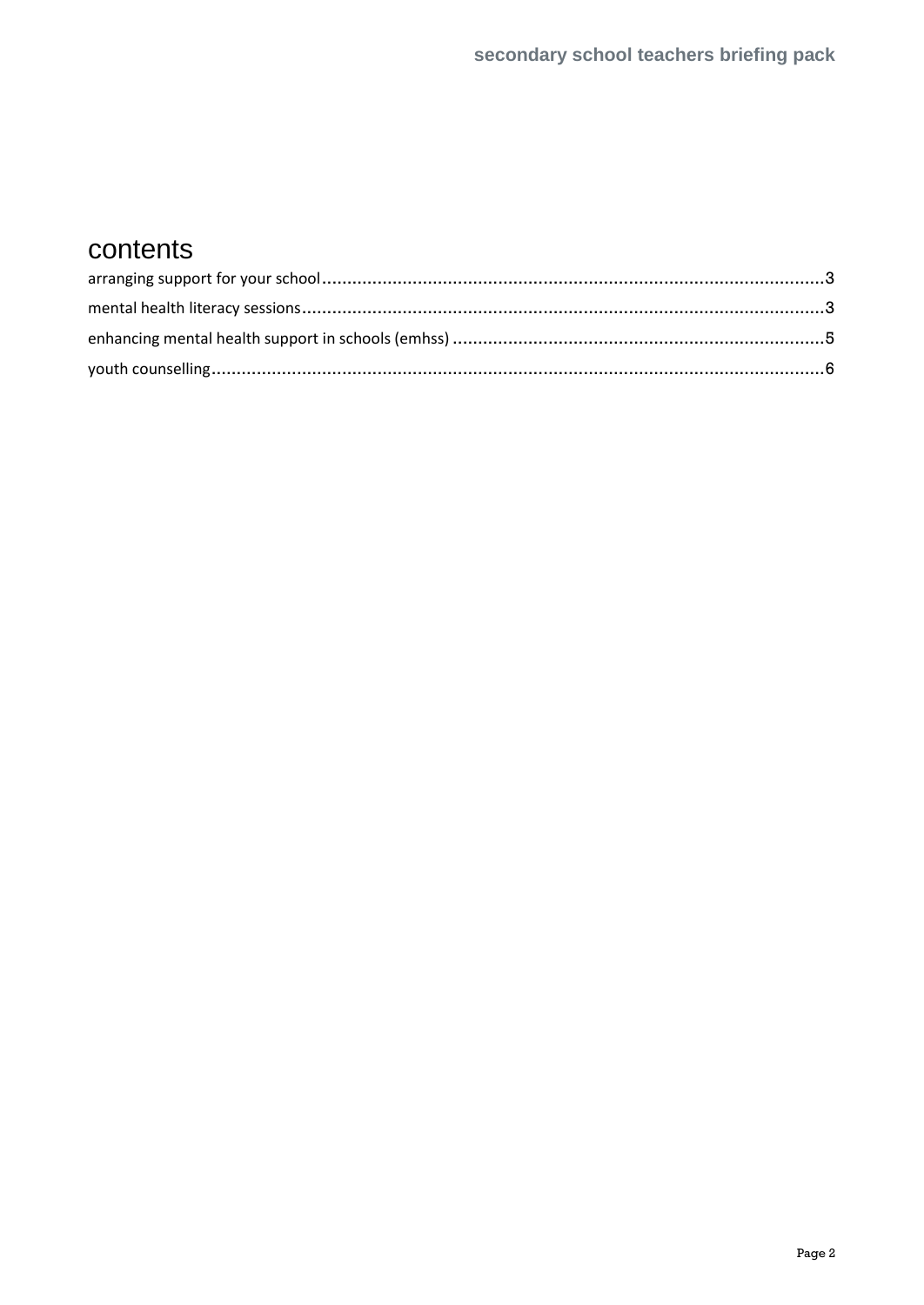## <span id="page-2-0"></span>arranging support for your school

Phone headspace Albury Wodonga or headspace Wangaratta on (02) 6055 9555 Email: [headspaceaw@gatewayhealth.org.au](mailto:headspaceaw@gatewayhealth.org.au)

Chat to a headspace team member when they visit your school, or simply pop in to headspace Albury Wodonga or headspace Wangaratta during our opening hours.

headspace Albury Wodonga and headspace Wangaratta values the privacy and confidentiality of all client information and takes our responsibilities in this area seriously.

All clients of headspace Albury Wodonga and headspace Wangaratta are informed of their rights regarding privacy and confidentiality and informed consent is sought prior to the sharing of any information.

headspace's confidentiality policy can be found on our website <https://headspace.org.au/headspace-centres/albury-wodonga/>

Eligibility for programs delivery differs, please contact us to see if your school is eligible.

For further information regarding presentations at TAFE or university's please email us using the contact details above.

## <span id="page-2-1"></span>mental health literacy sessions

headspace Albury Wodonga or headspace Wangaratta deliver mental health literacy presentations in schools to students aged 12-18. Presentations are an opportunity to start a conversation that helps reduce stigma, provides strategies regarding maintaining a healthy headspace and promotes help seeking behaviour. Our presentations aim to be engaging and interactive: this includes using digital devices to navigate trusted digital health resources.

Interactive workshop presentations can be delivered to groups up to 25-30 students and are best delivered in a 45 minute to 1-hour timeframe. For larger groups we can deliver a standard 'Meet headspace' presentation, this may be a great option for year level or whole school assembly as if requested it can be done in around 10 minutes.

Our workshop presentations include:

#### • **What Is Mental Health?**

This section provides much needed psycho-education that involves: myth busting, stigma smashing, and explaining the difference between mental health and mental illness. This session promotes our '7 healthy ways' to help maintain wellbeing and handle tough times, along with how to access professional help if needed.

#### • **Meet headspace**

Provides a general overview and introduction to headspace, including what a young person can expect when they walk through the front door or contact eheadspace.

#### • **Stress Management**

This final section focuses on engaging young people in a process of coping with their personal stress responses and educating them about stress management. It builds resilience by helping young people to identify their own sources and signs of stress, but also how to apply practical stress management techniques.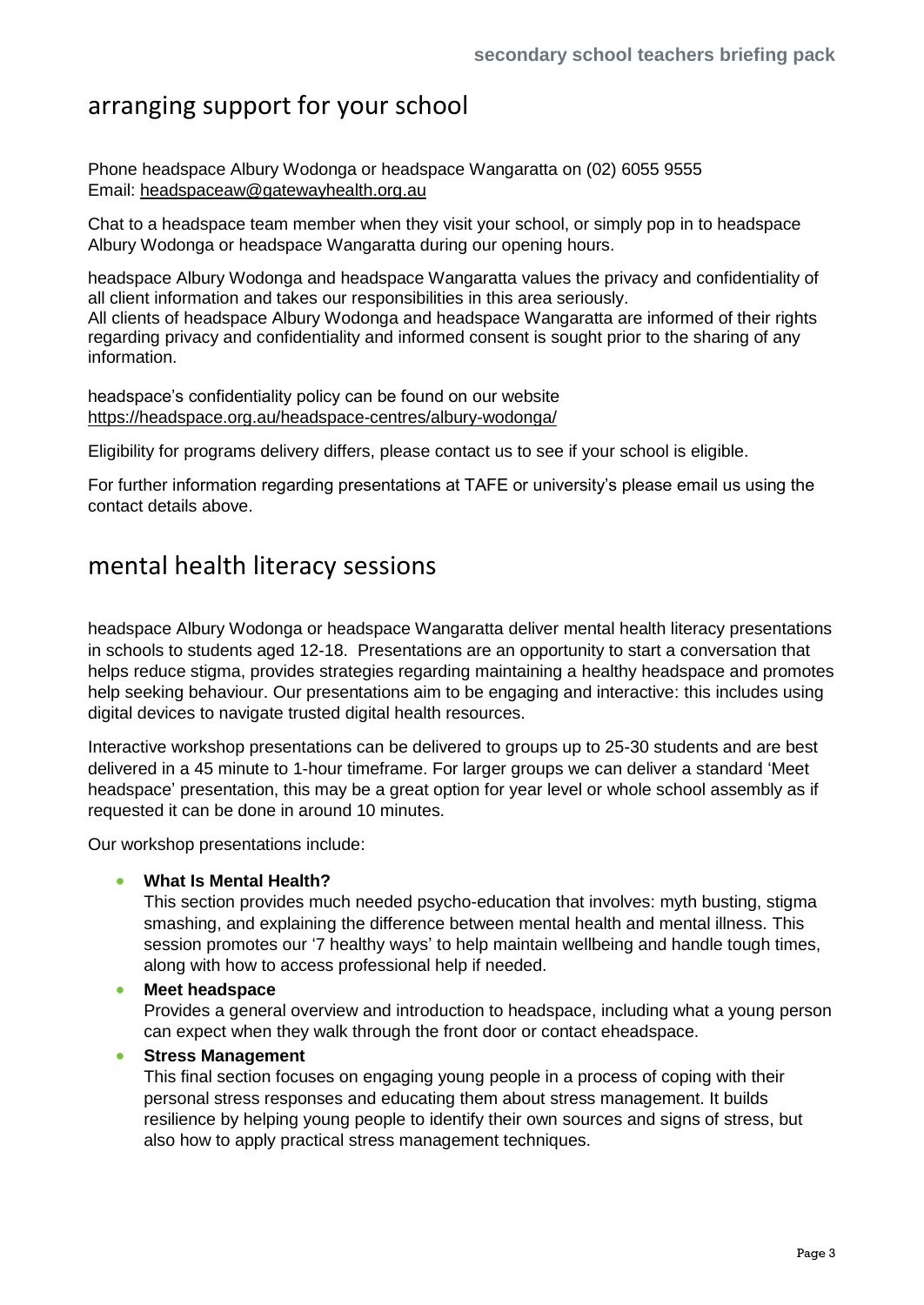#### Alternative engagement opportunities

Our headspace Albury Wodonga or headspace Wangaratta pop-up is another means by which we can engage with your school. This is usually effective during school sports carnivals, parent teacher interview days, or during lunch times. headspace Albury Wodonga or headspace Wangaratta can be at your school with our marquee chill zone set up or a simple resource and information table. Our pop-ups allow for a relaxed and easy way for students or to engage and connect with us and a great way to put a friendly face to the headspace Albury Wodonga or headspace Wangaratta name.

headspace Albury Wodonga or headspace Wangaratta is open to discussing specific needs of a group or school and work towards providing an option that would best help. It is important to note the following requirements to implement this program:

- Requests for school presentations can be made by completing our attendance request form, due to high volume of requests we advise requests are made at least six weeks prior to the request date. This form can be found on our website by clicking [here](https://headspace.org.au/headspace-centres/albury-wodonga/) <https://headspace.org.au/headspace-centres/albury-wodonga/>
- headspace Albury Wodonga or headspace Wangaratta asks that at least one school staff member must be in attendance when mental health literacy sessions are conducted, ideally this is the key contact for the school. The staff member is responsible for the management of any disruptive behaviour.
- Rooms allocated for workshop delivery need to be in an area where students are able to move around and has a level of privacy to avoid outside distractions.
- If requested digital equipment will need to be available.
- The school must inform headspace staff of any relevant issues or concerns that could impact the session or any student undertaking them, these presentations are not therapeutic however we are aware that some may find them triggering.
- Wellbeing or nominated teachers are required to make themselves available for facilitators to handover any workshop and participant feedback at the conclusion of the session/s.
- The students may leave the workshop feeling a range of emotions. They may present as emotional, reflective or inspired. Some students may appreciate some alone time; others will want to be surrounded by their support network. We ask that staff are sensitive to the needs of their students following the sessions and make themselves available for discussion as required. This may include arranging a follow-up meeting, informal gathering, or later session with headspace to discuss issues arising from the sessions.
- Have a COVID safe space: for face to face service delivery we require a COVID safe space that meets the Department of Health and Humans service guidelines for physical distancing, appropriate hygiene practices and products available for the Youth counsellor and young people to use.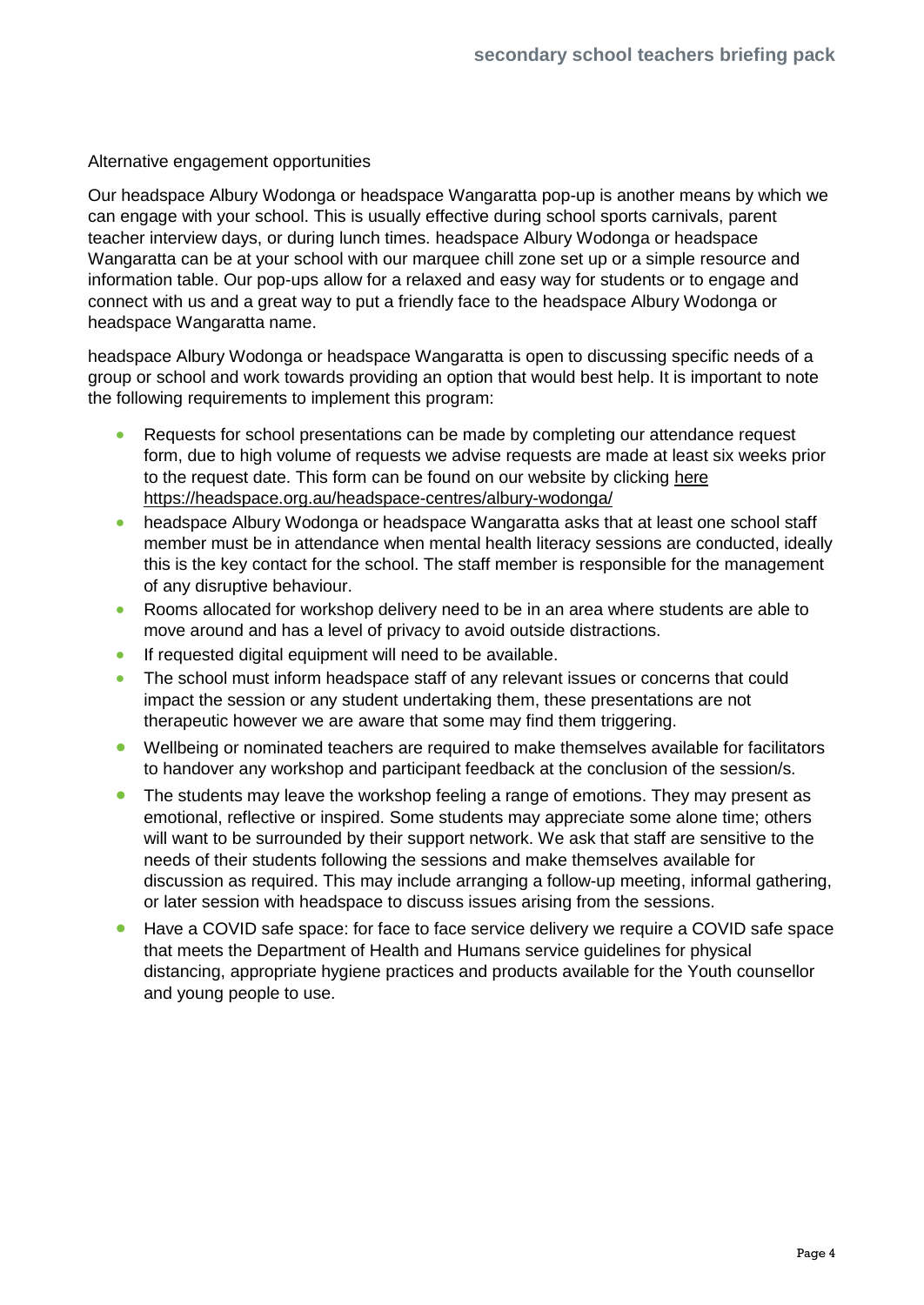## <span id="page-4-0"></span>enhancing mental health support in schools (emhss)

**Who:** Students experiencing mild to moderate mental health issues and consenting to a referral being made.

**What:** Face to face, phone and telehealth counselling sessions, usually 4-6 sessions focused around presenting issues impacting on the students life.

**When:** Sessions occur regularly, usually fortnightly during the school term. Students are also offered the option of visiting a headspace centre during the school holidays.

**Where:** Victoria government secondary school within the identified range (up to 80kms radius from a headspace centre).

**Why:** To improve the mental health outcomes for young people who are students of Victorian Government Secondary schools.

**Before:** Identify students who may benefit from this service. If you are unsure, discuss with the headspace Youth Counsellor. Follow the referral process, headspace Albury Wodonga or headspace Wangaratta will then contact the young person to make an appointment at the school.

**Referral process:** The preferred process for referring a student to EMHSS is to download the [referral form](https://headspace.org.au/assets/Uploads/Centres/Albury-wodonga/headspace-Referral-Form-V5.pdf) from https://headspace.org.au/assets/Uploads/Centres/Albury-wodonga/headspace-Referral-Form-HSP00302.pdf

available from headspace Albury Wodonga website [https://headspace.org.au/headspace](https://headspace.org.au/headspace-centres/albury-wodonga/)[centres/albury-wodonga/](https://headspace.org.au/headspace-centres/albury-wodonga/)

Submit this form via email to [headspaceAW@gatewayhealth.org.au](mailto:headspaceAW@gatewayhealth.org.au)

Physical copies of referral forms can be obtained from headspace centres and outreach workers including EMHSS Youth Counsellors.

**During:** Facilitate the students to attend their appointments, including alerting the student to their appointment if required, and providing Youth Counsellors with class absence passes as required.

**After:** At the conclusion of their sessions with EMHSS, students may be referred to other mental health supports, including to school-based support or wellbeing services.

**School to provide:** A room suitable for one-to-one counselling- ideally offering some privacy for confidential discussion, with comfortable seating, and nearby to school staff in case of emergency. In the case of telephone or telehealth sessions, provide a suitable room with required equipment provided if the student is not using their own devices.

**Have a COVID safe space:** for face to face service delivery we require a COVID safe space that meets the Department of Health and Humans service guidelines for physical distancing, appropriate hygiene practices and products available for the Youth counsellor and young people to use.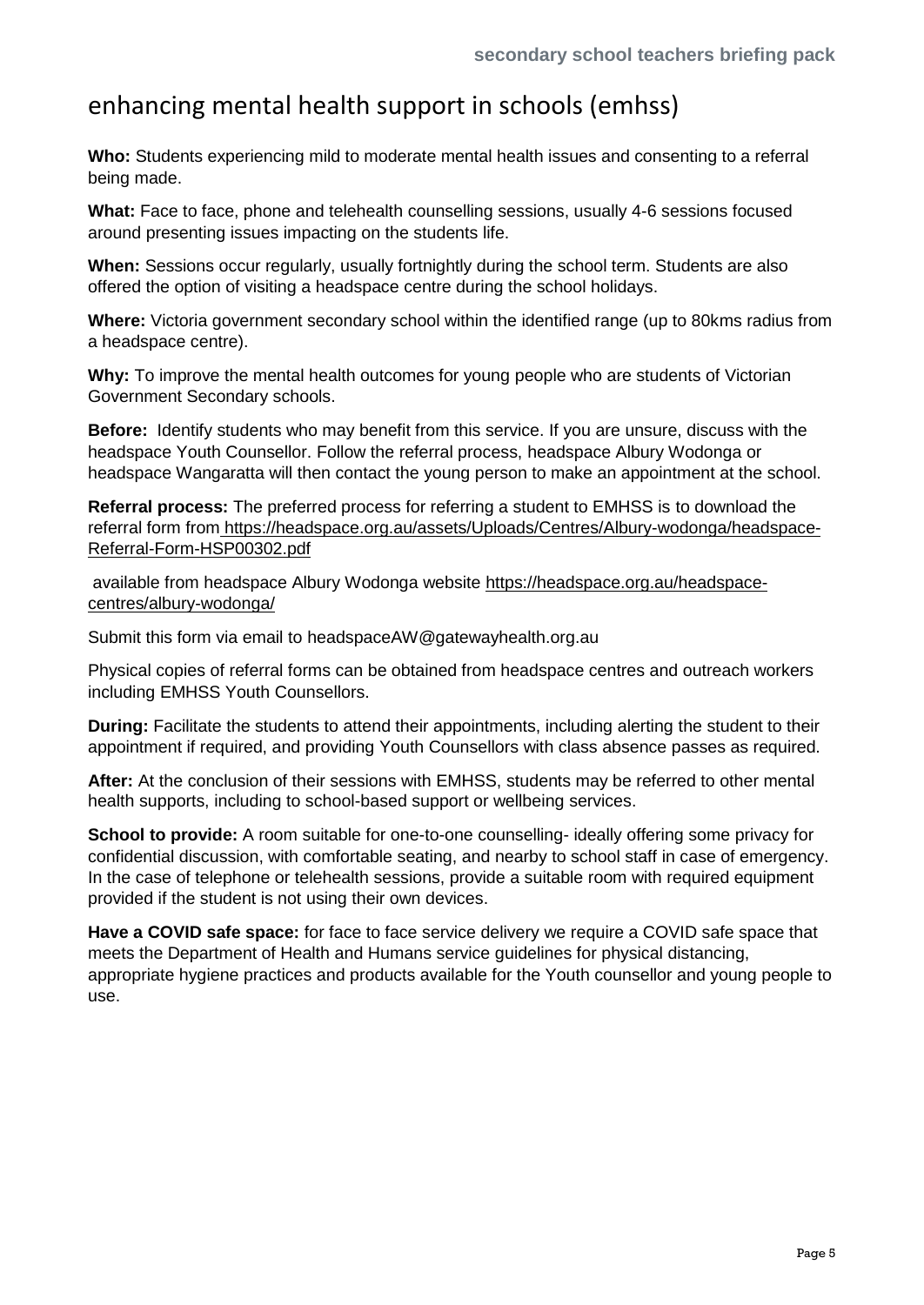## <span id="page-5-0"></span>youth counselling and Bushfire counselling

**Who:** students experiencing mild to moderate mental health issues, and consenting to a referral being made. headspace work with young people age 12-25.

**What:** face to face, phone and Telehealth counselling sessions around presenting issues impacting on the student's life. Undertake goal directed counselling and support on an individual basis. Addressing early intervention mental health support and life skills development. This will be in conjunction with individual goal setting.

**When:** Sessions occur regularly, usually fortnightly during the school term. Appointments are also available at an external venue throughout the school holidays. At this point initial screens are conducted to ascertain the best pathway of support for the young person.

**Why:** To improve the mental health outcomes

**Before:** Identify students who may benefit from this service. If you are unsure, discuss with the headspace youth counsellor. Follow the referral process, headspace will then contact the young person to make an appointment at the school.

**Referral process:** The referral process for referring students for youth counselling is to download the referral form available from headspace Albury/Wodonga website, [https://headspace.org.au/assets/Uploads/Centres/Albury-wodonga/headspace-Referral-Form-](https://headspace.org.au/assets/Uploads/Centres/Albury-wodonga/headspace-Referral-Form-HSP00302.pdf)[HSP00302.pdf](https://headspace.org.au/assets/Uploads/Centres/Albury-wodonga/headspace-Referral-Form-HSP00302.pdf)

Submit this form via email to [headspaceAW@gatewayhealth.org.au](mailto:headspaceAW@gatewayhealth.org.au)

**During:** Facilitate the students to attend their appointments, including alerting the student to their appointment if required, and providing youth counsellors with class absence passes as required.

**After:** Throughout or at the conclusion of their engagement with headspace, students may be referred to other mental health supports, including to school-based support or other wellbeing services.

**School to provide:** A room suitable for one-to-one counselling, ideally offering some privacy for confidential discussion, with comfortable seating, and nearby to school staff in case of emergency. In the case of telephone or telehealth sessions, provide a suitable room with required equipment provided if the student is not using their own devices.

**Have a COVID safe space:** for face to face service delivery we require a COVID safe space that meets the Department of Health and Humans service guidelines for physical distancing, appropriate hygiene practices and products available for the Youth counsellor and young people to use.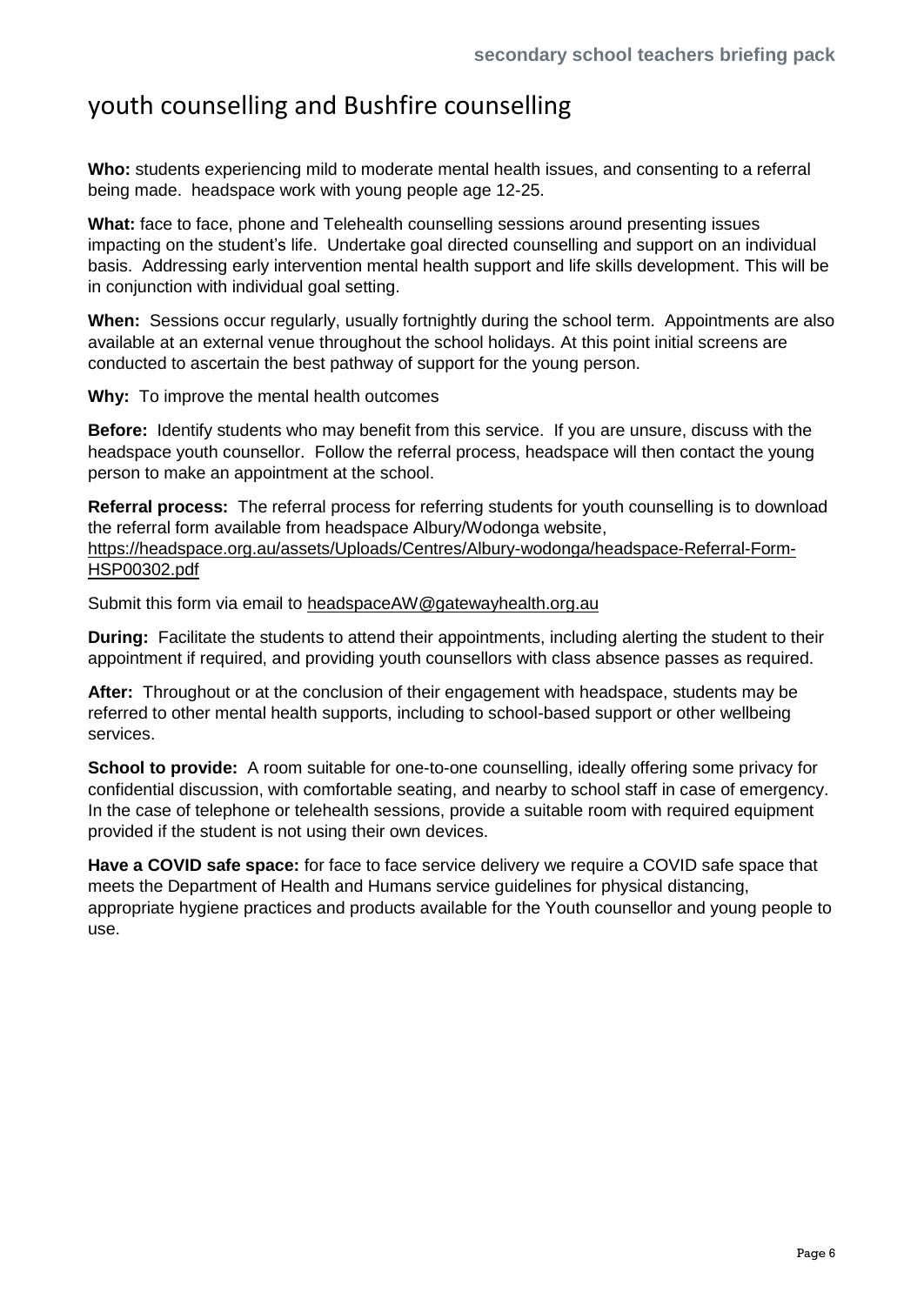**secondary school teachers briefing pack**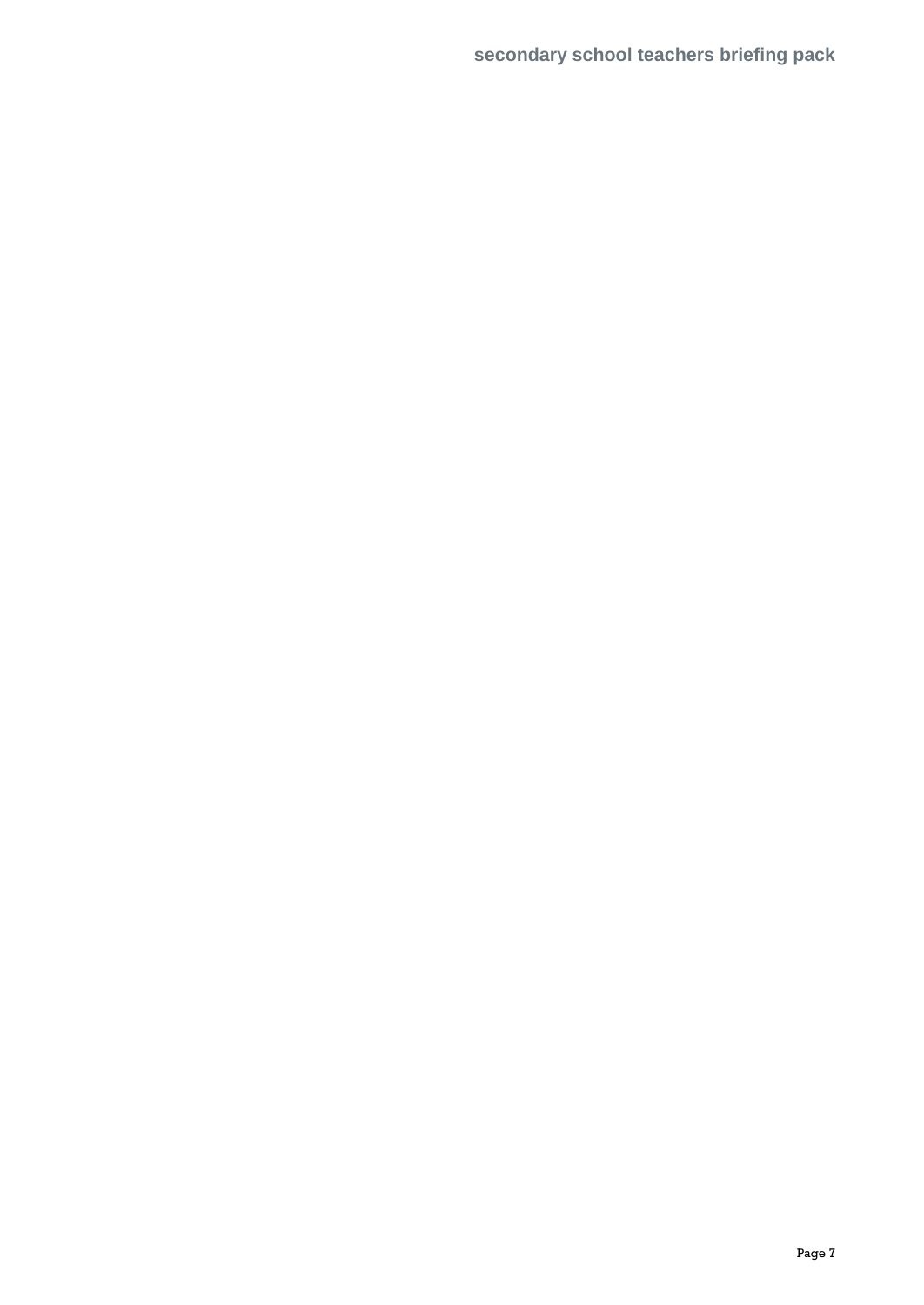## Acknowledgement

This page is to be signed and returned to [headspaceaw@gatewayhealth.org.au](mailto:headspaceaw@gatewayhealth.org.au) prior to attendance of headspace staff at your secondary school.

| Name of school                 |  |
|--------------------------------|--|
| Name of principle              |  |
| Date/s                         |  |
| Time/s                         |  |
| <b>School contact name</b>     |  |
| <b>School contact position</b> |  |
| <b>Contact email</b>           |  |
| <b>Contact phone</b>           |  |

I (NAME) \_\_\_\_\_\_\_\_\_\_\_\_\_\_\_\_\_\_\_\_\_\_\_\_\_\_\_\_\_\_\_\_\_\_\_\_\_\_\_\_\_\_\_\_ agree to the expectations as stated in this teachers briefing pack document.

Signed: \_\_\_\_\_\_\_\_\_\_\_\_\_\_\_\_\_\_\_\_\_\_\_\_\_\_\_\_\_\_

Date: \_\_\_\_\_\_\_\_\_\_\_\_\_\_\_\_\_\_\_\_\_\_\_\_\_\_\_\_\_\_\_\_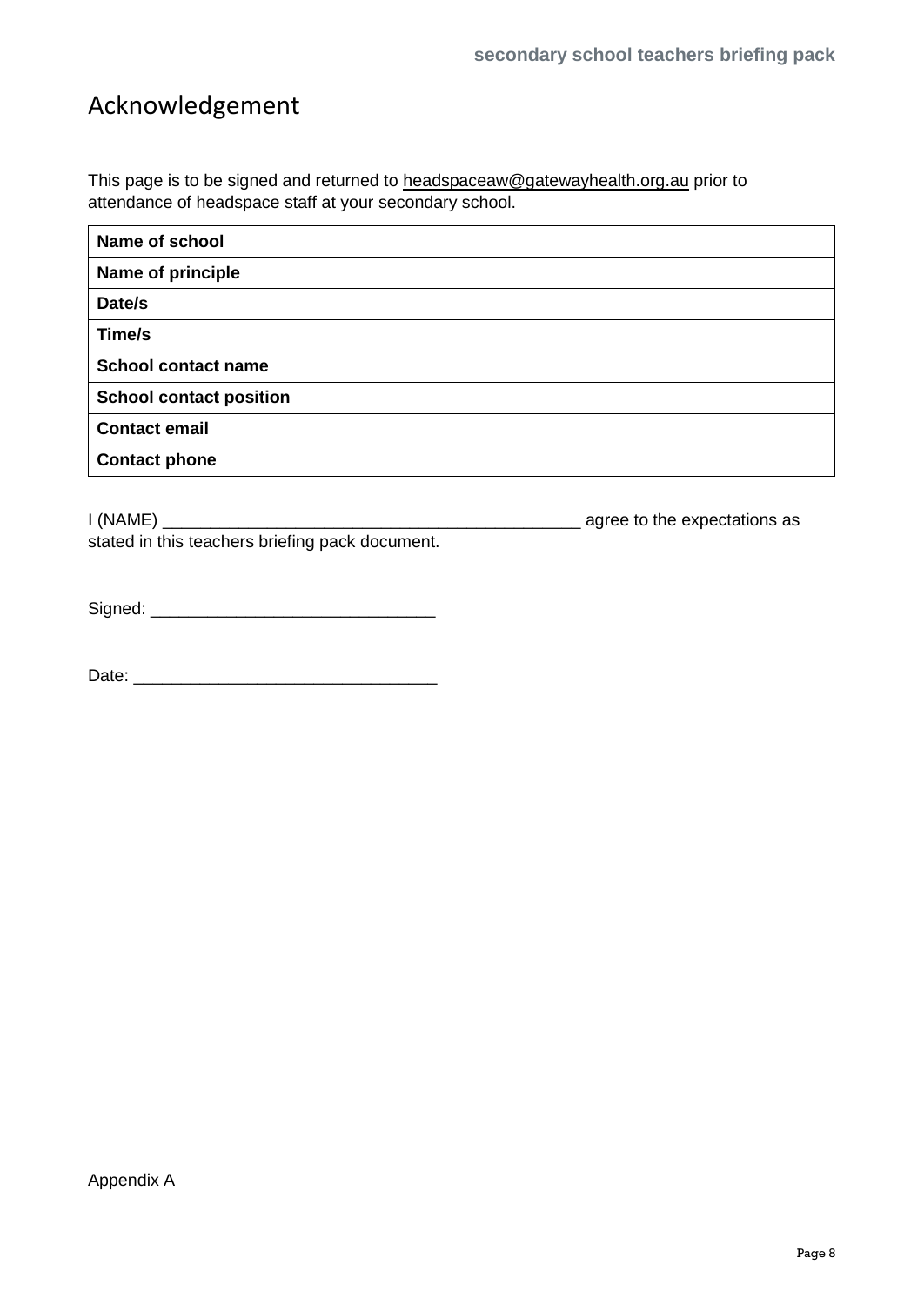headspace Albury Wodonga 155 High Street Wodonga Victoria 3690 Phone (02) 6055 9555 Fax (02) 6024 5792 Email headspaceAW@gatewayhealth.org.au





headspace Albury Wodonga is a free, youth service for young people aged 12-25 years.

Together with Gateway Health as our lead agency and 9 local cross border agencies, we offer the following supports and services:

- General Practitioner appointments with Gateway Health Medical Practice (one appointment is reserved exclusively for headspace each day)
- MBS (Under GP Mental Health **Treatment Plans)**
- Youth Workers Care Co-Ordination
- Education and Job Seeking support and information
- Youth Generalist Counsellors
- Alcohol and other Drug Support Counsellors
- Sexual Health Clinic
- Community engagement, education and awareness
- Access to support around housing
- **Centrelink Support Services**
- Dietician

PLEASE NOTE: headspace Albury Wodonga is not an acute mental health/crisis service. If you have any immediate concerns regarding the safety and wellbeing of a young person please contact one of the following services for assistance; Mental Health Triage Services Victoria 1300 881 104, NSW Access Line 1800 800 944, Lifeline 13 11 14, Kids Helpline 1800 55 1800.

#### In an emergency please call 000 immediately.

#### **REFERRAL SOURCES**

Self-referral - Young people are encouraged to make contact with headspace Albury Wodonga directly.

Family referral - Families, carers or friends can refer a young person to headspace Albury Wodonga. The young person needs to be aware of and consent to the referral and be willing to meet with a member from the headspace Albury Wodonga team.

By phone/email - Call (02) 6055 9555 Please ask to speak to our duty worker and if a worker is not available someone will contact the young person within 2 business days during office hours, an answering service is available after hours, and an email referral can also be sent to headspaceAW@gatewayhealth.org.au. Please save the document as an encrypted PDF in word. It is best to ring through the password to ensure the young persons' details remain confidential

Drop in - Young people can call into the Albury Wodonga Centre 9am-5pm Monday - Friday. Staff will endeavour to see the young person on the day or the next available appointment will be offered.

Professional referral - General Practitioners, Allied Health Professionals, and community based agencies and educational institutions can refer to headspace Albury Wodonga using the attached referral form.

Page 1 of 5 headspace Referral Form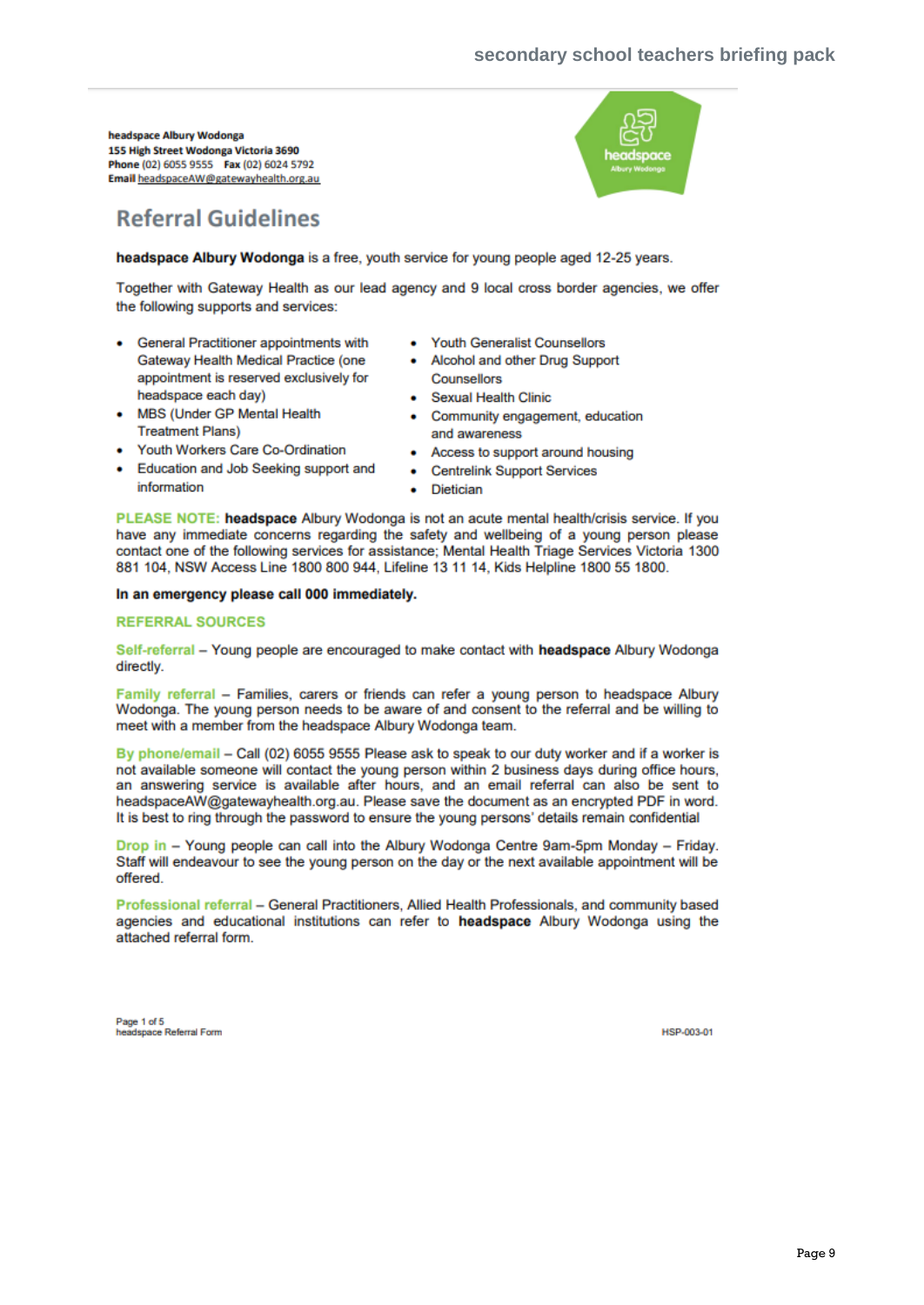headspace Albury Wodonga 155 High Street Wodonga Victoria 3690 Phone (02) 6055 9555 Fax (02) 6024 5792 Email headspaceAW@gatewayhealth.org.au



### headspace is proudly delivered in partnership with the following affiliates:



For additional information regarding headspace Albury Wodonga, please contact the centre directly on (02) 6055 9555 or visit our website www.headspace.org.au/alburywodonga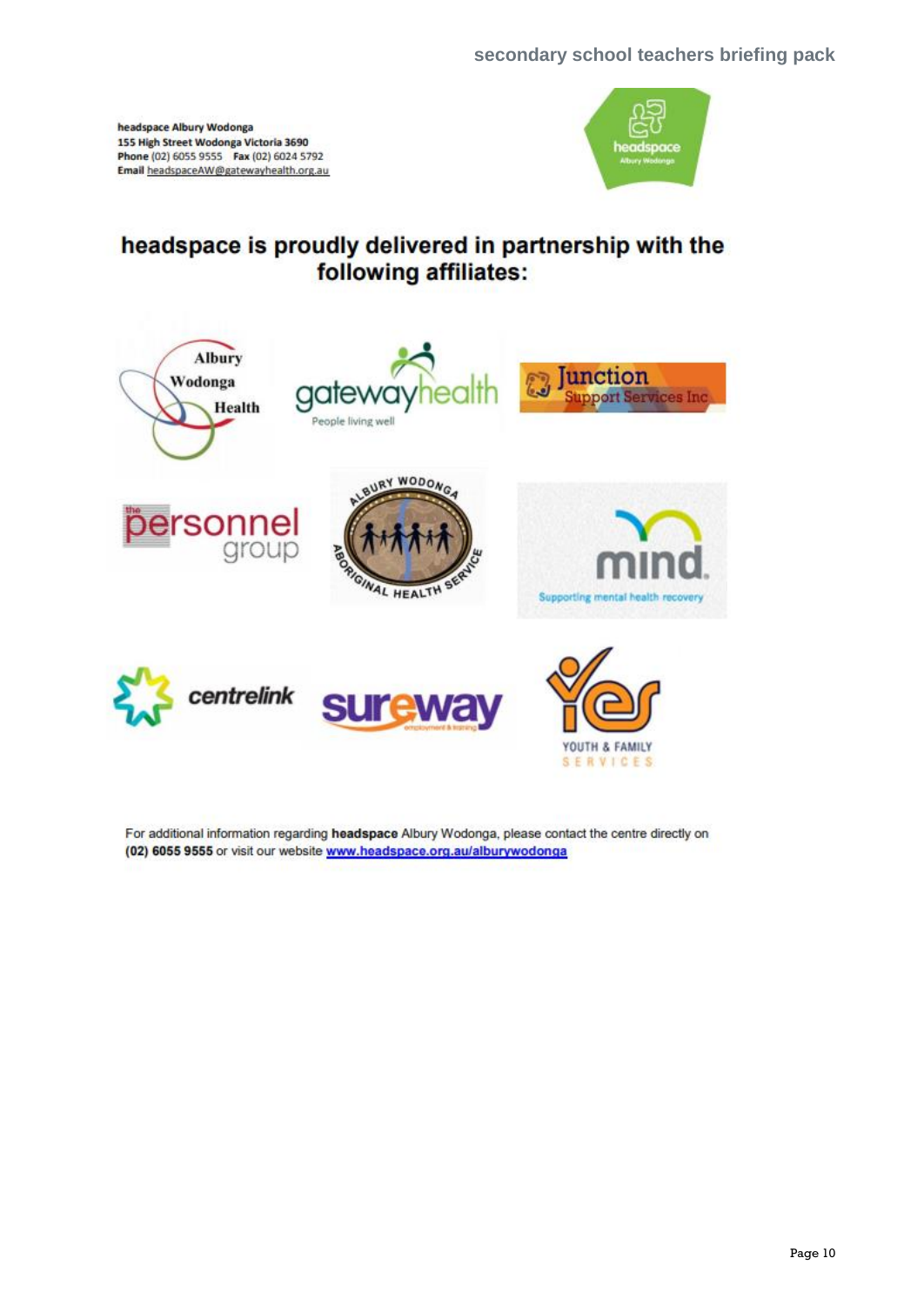headspace Albury Wodonga

155 High Street Wodonga Victoria 3690<br>Phone (02) 6055 9555 Fax (02) 6024 5792 Email headspaceAW@gatewayhealth.org.au



## **Referral Form**

| Please ensure all sections are completed and legible. This form can be faxed to (02) 6024 5792, emailed to<br><u>headspaceAW@qatewayhealth.org.au,</u> or sent via post to 155 High Street, Wodonga VIC 3690. |                                                                       |  |              |                                                            |                                        |  |               |  |      |               |              |  |
|---------------------------------------------------------------------------------------------------------------------------------------------------------------------------------------------------------------|-----------------------------------------------------------------------|--|--------------|------------------------------------------------------------|----------------------------------------|--|---------------|--|------|---------------|--------------|--|
| headspace Albury Wodonga is a voluntary service for young people aged 12-25 years of age. Headspace can only<br>engage with the young person if they have consented to the referral.                          |                                                                       |  |              |                                                            |                                        |  |               |  |      |               |              |  |
|                                                                                                                                                                                                               | □ Yes<br>$\Box$ No<br>Has the young person consented to the referral? |  |              |                                                            |                                        |  |               |  |      |               |              |  |
| Is the young person aged 12-25 years of age?                                                                                                                                                                  |                                                                       |  |              |                                                            |                                        |  |               |  |      | $\Box$ Yes    | $\Box$ No    |  |
| <b>Details of Young Person</b>                                                                                                                                                                                |                                                                       |  |              |                                                            |                                        |  |               |  |      |               |              |  |
| If the young person is under 16 years of age, have the parents or carers of the young<br>$\Box$ Yes<br>$\Box$ No<br>person consented to the referral? Please provide details                                  |                                                                       |  |              |                                                            |                                        |  |               |  |      |               |              |  |
|                                                                                                                                                                                                               |                                                                       |  |              |                                                            |                                        |  |               |  |      |               |              |  |
| Surname                                                                                                                                                                                                       |                                                                       |  |              | <b>First Name</b>                                          |                                        |  |               |  |      |               |              |  |
| Gender                                                                                                                                                                                                        |                                                                       |  |              |                                                            | <b>Preferred Pronoun</b>               |  |               |  |      |               |              |  |
| Date of Birth                                                                                                                                                                                                 |                                                                       |  |              |                                                            |                                        |  |               |  |      |               |              |  |
| <b>Address</b>                                                                                                                                                                                                |                                                                       |  |              |                                                            |                                        |  |               |  |      |               |              |  |
| <b>Suburb</b>                                                                                                                                                                                                 |                                                                       |  |              | Postcode                                                   |                                        |  |               |  |      |               |              |  |
| Phone (Home)                                                                                                                                                                                                  |                                                                       |  |              | <b>Mobile</b>                                              |                                        |  |               |  |      |               |              |  |
| Email                                                                                                                                                                                                         |                                                                       |  |              | Phone (Home)<br>$\Box$ Email<br><b>Preferred method of</b> |                                        |  |               |  |      |               |              |  |
| <b>Nationality</b>                                                                                                                                                                                            |                                                                       |  |              | communication?                                             |                                        |  | $\Box$ Mobile |  |      | $\square$ SMS |              |  |
| <b>Preferred Language</b>                                                                                                                                                                                     |                                                                       |  |              | Interpreter Required? I Yes                                |                                        |  |               |  | □ No |               |              |  |
| Do you Identify as<br>$\Box$ Aboriginal<br>Torres Strait Islander<br>Aboriginal & Torres Strait Islander                                                                                                      |                                                                       |  |              |                                                            |                                        |  |               |  |      |               |              |  |
| Would you prefer an Albury Wodonga Aboriginal Health Service worker?                                                                                                                                          |                                                                       |  |              |                                                            |                                        |  |               |  |      | $\Box$ Yes    | $\square$ No |  |
| <b>Emergency Contact</b>                                                                                                                                                                                      |                                                                       |  |              |                                                            |                                        |  |               |  |      |               |              |  |
| <b>Name</b>                                                                                                                                                                                                   |                                                                       |  |              |                                                            | <b>Relationship to</b><br>young person |  |               |  |      |               |              |  |
| <b>Address</b>                                                                                                                                                                                                |                                                                       |  |              |                                                            |                                        |  |               |  |      |               |              |  |
| Suburb                                                                                                                                                                                                        |                                                                       |  |              | Postcode                                                   |                                        |  |               |  |      |               |              |  |
| <b>Phone (Home)</b>                                                                                                                                                                                           |                                                                       |  |              | <b>Mobile</b>                                              |                                        |  |               |  |      |               |              |  |
| <b>Details of Referrer</b>                                                                                                                                                                                    |                                                                       |  |              |                                                            |                                        |  |               |  |      |               |              |  |
| <b>Name of Referrer</b>                                                                                                                                                                                       |                                                                       |  | Organisation |                                                            |                                        |  |               |  |      |               |              |  |
| <b>Address</b>                                                                                                                                                                                                |                                                                       |  |              |                                                            |                                        |  |               |  |      |               |              |  |
| <b>Suburb</b>                                                                                                                                                                                                 |                                                                       |  |              | Postcode                                                   |                                        |  |               |  |      |               |              |  |
| <b>Phone (Business Hours)</b>                                                                                                                                                                                 | Phone (Mobile)<br><b>Relationship to young</b>                        |  |              |                                                            |                                        |  |               |  |      |               |              |  |
| <b>Email</b>                                                                                                                                                                                                  | person                                                                |  |              |                                                            |                                        |  |               |  |      |               |              |  |

Page 3 of 5<br>headspace Referral Form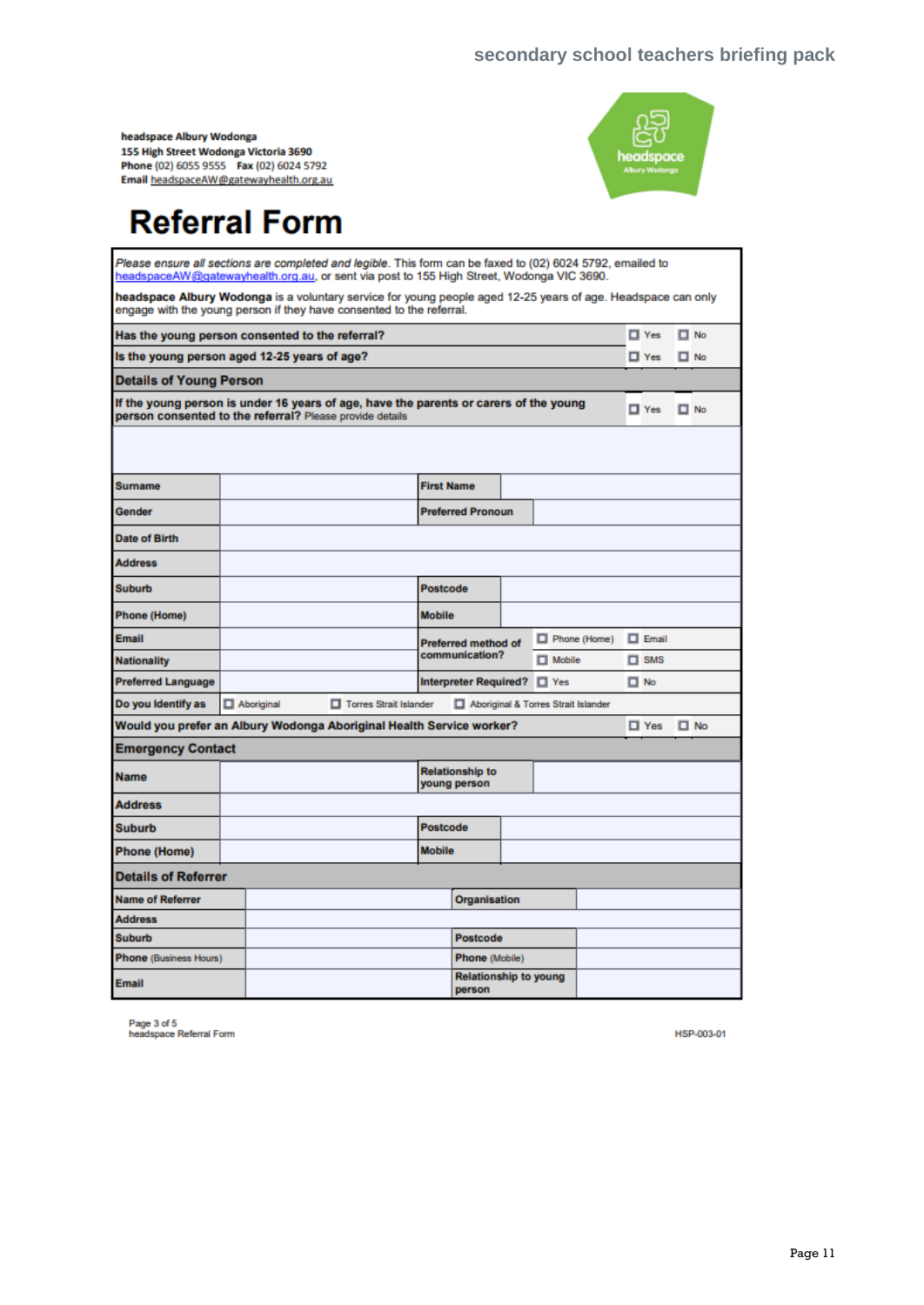| headspace Albury Wodonga<br>155 High Street Wodonga Victoria 3690<br>Phone (02) 6055 9555  Fax (02) 6024 5792<br>Email headspaceAW@gatewayhealth.org.au |                                                                                                         |                    |                        |                  | headspace<br>Albury Wedenge |              |
|---------------------------------------------------------------------------------------------------------------------------------------------------------|---------------------------------------------------------------------------------------------------------|--------------------|------------------------|------------------|-----------------------------|--------------|
| <b>Reason/s for Referral</b>                                                                                                                            |                                                                                                         |                    |                        |                  |                             |              |
|                                                                                                                                                         | □ Wellbeing & Mental Health □ General or Sexual Health □ Alcohol and other Drugs □ Work, School, Study  |                    |                        |                  | Albury Project              |              |
| $\Box$ headspace in schools                                                                                                                             | Other, please specify                                                                                   |                    |                        |                  |                             |              |
| <b>Main Issue/s</b>                                                                                                                                     |                                                                                                         |                    |                        |                  |                             |              |
| <b>Relevant Past History</b>                                                                                                                            |                                                                                                         |                    |                        |                  |                             |              |
| <b>Additional Information supplied/attached?</b>                                                                                                        |                                                                                                         |                    |                        |                  | $\Box$ Yes                  | $\square$ No |
|                                                                                                                                                         | Does the young person currently see any other services? If yes, please tick appropriate box/boxes [ Yes |                    |                        |                  |                             | $\Box$ No    |
| Drug and Alcohol                                                                                                                                        | School/Other Counsellor                                                                                 | Community Services |                        | Child Protection |                             |              |
| CAMHS/NECAMHS                                                                                                                                           | Adult Mental Health<br>Youth Justice/Juvenile Justice (VIC & NSW)                                       |                    |                        |                  |                             |              |
| Other - Please Specify                                                                                                                                  |                                                                                                         |                    |                        |                  |                             |              |
| Service                                                                                                                                                 |                                                                                                         |                    |                        |                  |                             |              |
|                                                                                                                                                         | Does the young person have a regular GP? If yes, please provide details below                           |                    |                        |                  | $\Box$ Yes                  | $\Box$ No    |
| Name of GP                                                                                                                                              |                                                                                                         |                    | <b>Contact Details</b> |                  |                             |              |
| Name of Service Provider                                                                                                                                |                                                                                                         |                    | Phone                  |                  |                             |              |
| Is the other service aware of the referral to headspace?                                                                                                |                                                                                                         |                    |                        |                  |                             | $\Box$ No    |
| Will the services involved continue working with the young person?                                                                                      |                                                                                                         |                    |                        |                  | $\Box$ Yes                  | $\Box$ No    |
| What are your expectations of headspace Albury Wodonga?                                                                                                 |                                                                                                         |                    |                        |                  |                             |              |
|                                                                                                                                                         |                                                                                                         |                    |                        |                  |                             |              |

Page 4 of 5<br>headspace Referral Form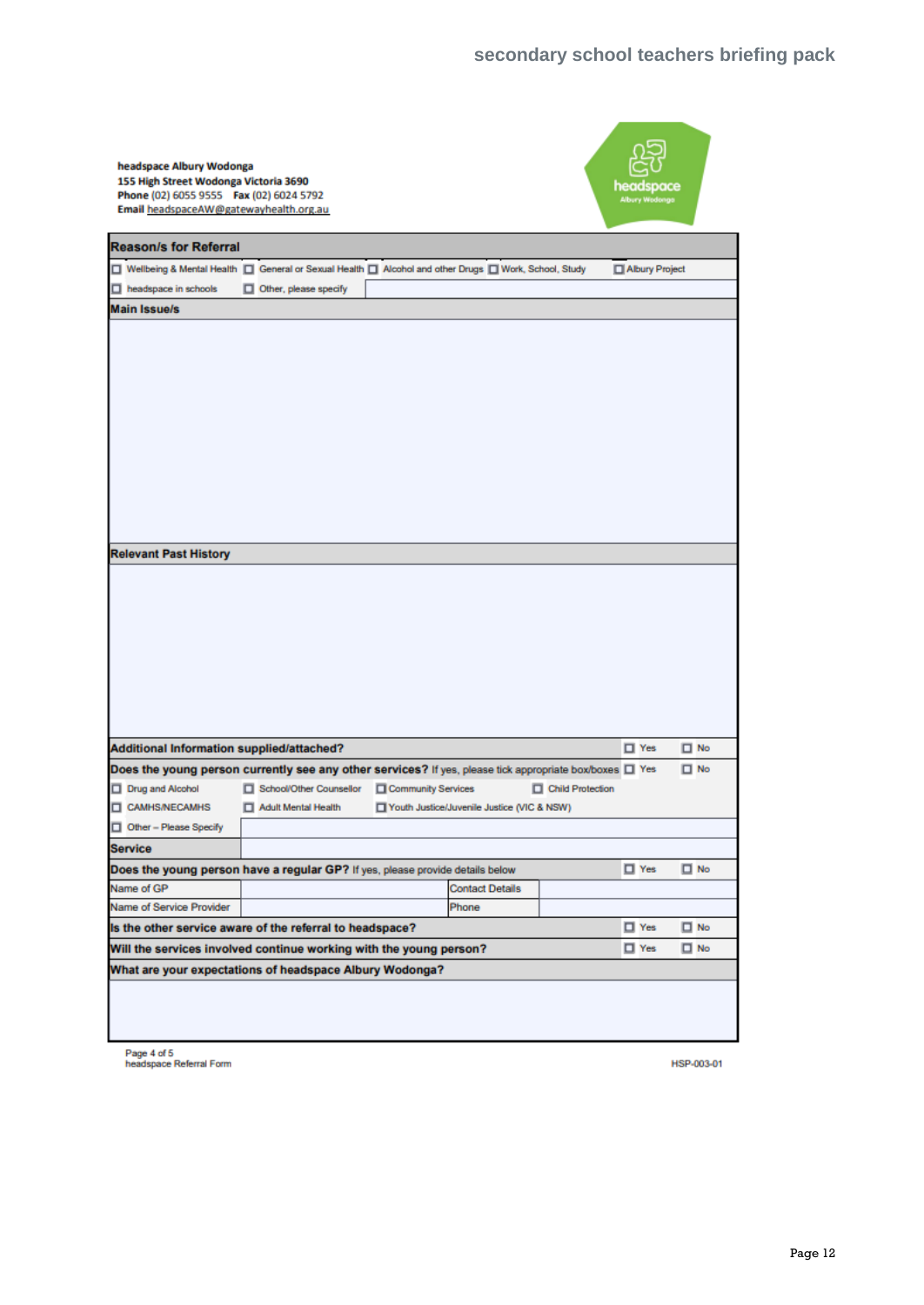#### headspace Albury Wodonga

155 High Street Wodonga Victoria 3690<br>Phone (02) 6055 9555 Fax (02) 6024 5792 Email headspaceAW@gatewayhealth.org.au



|  |  | Please tick relevant risk and protective factors |  |
|--|--|--------------------------------------------------|--|
|  |  |                                                  |  |

| <b>Risk</b>      |                                |   | <b>Protective</b>                                            |  |  |  |  |
|------------------|--------------------------------|---|--------------------------------------------------------------|--|--|--|--|
|                  | <b>Individual</b>              |   |                                                              |  |  |  |  |
| □                | Low self esteem                | □ | Social competence- ability to relate and work<br>with others |  |  |  |  |
| □                | Poor social skills             | □ | Problem solving skills                                       |  |  |  |  |
| о                | Poor problem solving           | □ | Optimism-hopefulness, confidence                             |  |  |  |  |
| □                | Difficult temperament          | □ | Positive coping style                                        |  |  |  |  |
| □                | Birth injury/ disability       | □ | School achievement<br>Healthy physical environment           |  |  |  |  |
| <b>School</b>    |                                |   |                                                              |  |  |  |  |
| □                | School failure/ drop out       | □ | Pro-social peer group- positive, supportive                  |  |  |  |  |
| □                | <b>Bullying</b>                | □ | Positive achievement and sense of belonging                  |  |  |  |  |
| □                | Peer rejection                 | □ | Opportunities for participation and success                  |  |  |  |  |
| □                | Deviant peer group             |   |                                                              |  |  |  |  |
|                  | <b>Family</b>                  |   |                                                              |  |  |  |  |
| □                | Family conflict / breakdown    | □ | Supportive parents/ carers                                   |  |  |  |  |
| □                | Inconsistent discipline        | □ | Secure and stable family                                     |  |  |  |  |
| □                | Lack of warmth and affection   | □ | Supportive relationships with other adults                   |  |  |  |  |
| □                | Abuse and neglect              | □ | Attachment to family                                         |  |  |  |  |
| □                | Parental substance abuse       |   |                                                              |  |  |  |  |
| <b>Community</b> |                                |   |                                                              |  |  |  |  |
| □                | Socio-economic disadvantage    | □ | Sense of belonging                                           |  |  |  |  |
| □                | Exposure to violence and crime | □ | Access to support services                                   |  |  |  |  |
| □                | <b>Homelessness</b>            | □ | Participation in community i.e. sports, groups               |  |  |  |  |
| □                | Refugee experience             | □ | Strong cultural identity / pride                             |  |  |  |  |
| □                | Racism / discrimination        | □ | Secure home/ housing                                         |  |  |  |  |

Page 5 of 5<br>headspace Referral Form